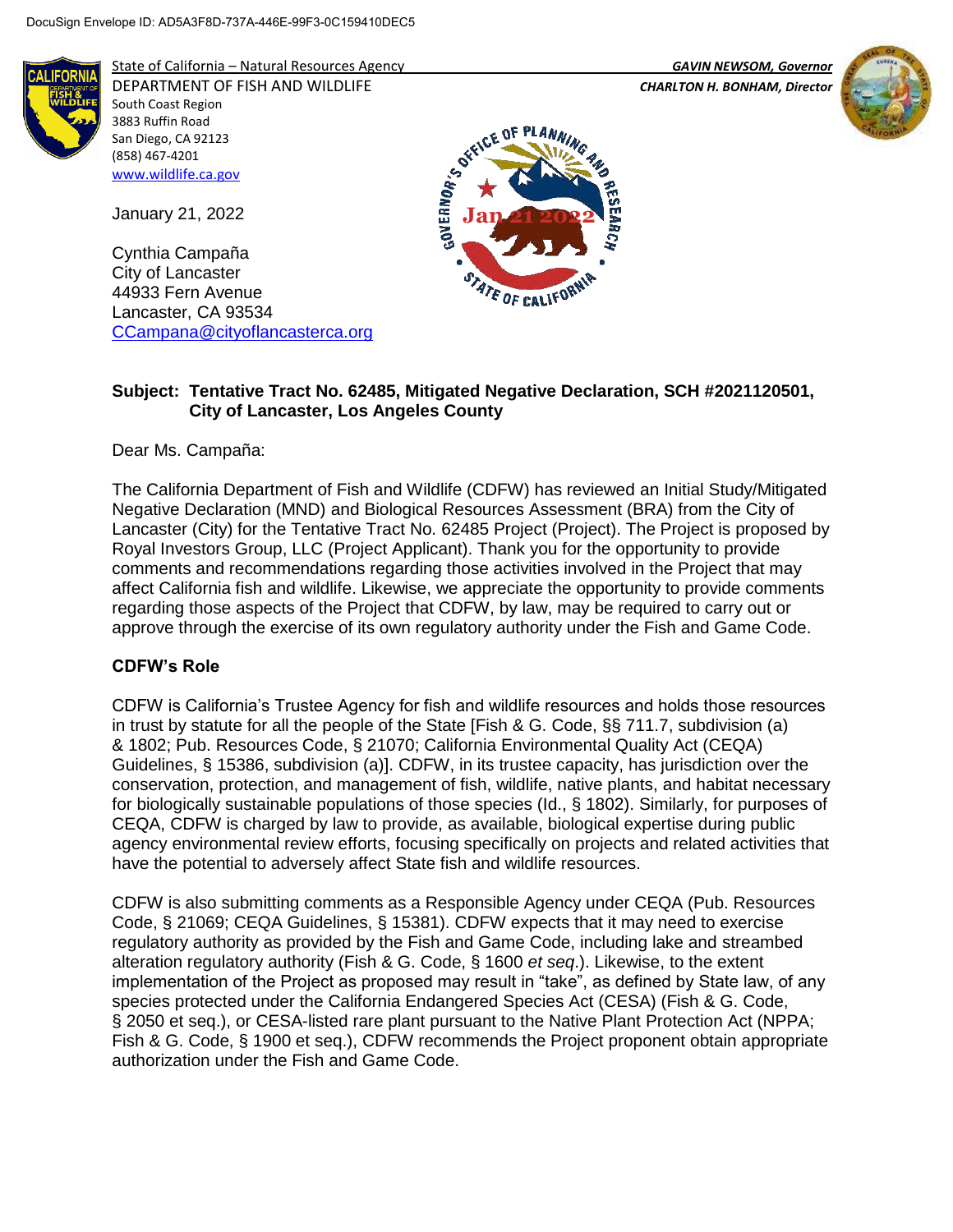Cynthia Campaña City of Lancaster January 21, 2022 Page 2 of 16

#### **Project Description and Summary**

**Objective:** The Project proposes a subdivision and development of 39 single-family residential lots on an approximately 10-acre parcel. Lots would range between 7,005 square feet and 9,999 square feet. Main access to the Project site would be from 30<sup>th</sup> Street East and Nugent Street. All streets within the development would be public. Development would include installation of access roads, parking, and utilities (e.g., water, sewer, electric). The entire Project area would be graded prior to construction activities.

**Location:** The Project is located on the southwestern corner of 30<sup>th</sup> Street East and Nugent Street in the City of Lancaster, Los Angeles County. The properties surrounding the Project site are predominantly vacant land and single-family homes. Tierra Bonita Elementary School and Tierra Bonita Park are located approximately 0.25 miles north of the Project site. A Los Angeles County Waterworks water facility is located immediately to the west of the Project site.

#### **Comments and Recommendations**

CDFW offers the comments and recommendations below to assist the City in adequately avoiding and/or mitigating the Project's impacts on fish and wildlife (biological) resources. CDFW recommends the measures or revisions below be included in a science-based monitoring program that contains adaptive management strategies as part of the Project's CEQA mitigation, monitoring and reporting program (Pub. Resources Code, § 21081.6; CEQA Guidelines, § 15097).

## **Specific Comments**

#### **Comment #1: Impacts on Burrowing Owls**

**Issue:** Mitigation Measure 2 proposed in the MND may be insufficient to reduce impacts to burrowing owls (*Athene cunicularia*) to below a level of significance. In addition, no field survey has been conducted for burrowing owl presence or burrows on this Project site since 2020, which may no longer be representative of wildlife on site.

**Specific impacts:** Project construction and activities may result in injury or mortality of burrowing owls and disrupt natural burrowing owl breeding behavior. Also, the Project may result in the permanent loss and degradation of ten acres of breeding, wintering, and foraging habitat for the species. Habitat loss could result in local extirpation of the species and contribute to local, regional, and State-wide declines of the species.

**Why impacts would occur:** Burrowing owls are known to regularly occur throughout the Lancaster and Palmdale area. Nest and roost burrows of the burrowing owl are commonly dug by ground squirrels (*Citellus beecheyi)*. According to the BRA, "California ground squirrel burrows (*Citellus beecheyi)* were observed and could provide potential future cover sites for burrowing owls." The BRA noted that no burrowing owl were observed; however, the field survey was conducted in September 2020, which is outside of the recommended survey period for burrowing owl. It is possible that burrowing owls could have taken up residence in the Project site or use the Project site for breeding and nesting. The Project proceeding based on a falsenegative could result in missed detections of burrowing owls and adverse impacts on burrowing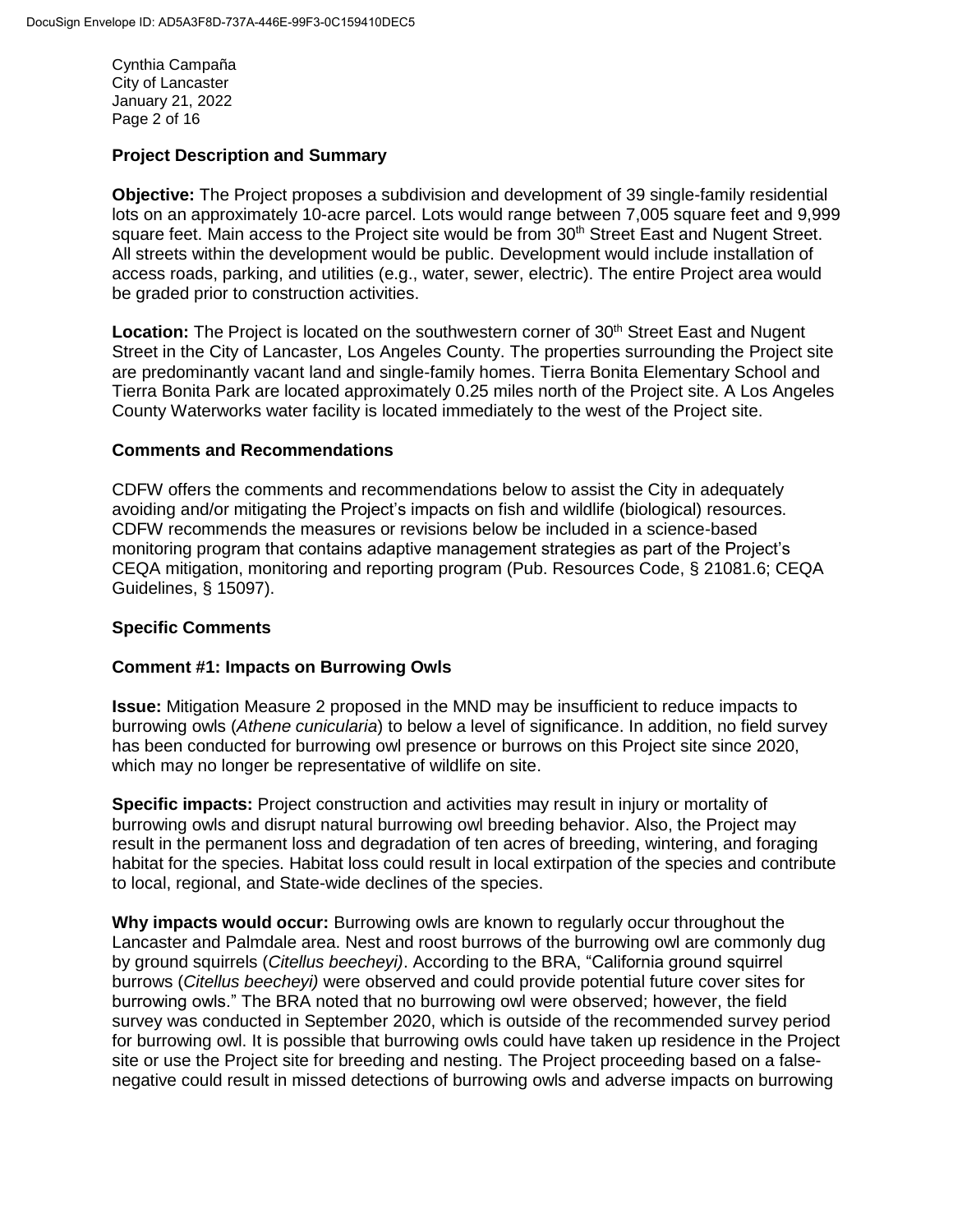Cynthia Campaña City of Lancaster January 21, 2022 Page 3 of 16

owl habitat. Furthermore, the MND states that "[…] it is possible that burrowing owls and other nesting birds could occupy the project prior to the start of construction."

Additionally, Mitigation Measure 2 does not provide compensatory mitigation even though build out of the Project could result in permanent loss and degradation of ten acres of habitat for burrowing owl. In California, threat factors affecting burrowing owl populations include habitat loss, degradation, and modification. Loss of ten acres of potential habitat for burrowing owl could result in local extirpation of the species and contribute to local, regional, and State-wide declines of the species.

**Evidence impacts would be significant:** The burrowing owl is a designated [California Species](https://wildlife.ca.gov/Conservation/SSC)  [of Special Concern](https://wildlife.ca.gov/Conservation/SSC) (SSC). An SSC is a species, subspecies, or distinct population of an animal native to California that currently satisfies one or more of the following (not necessarily mutually exclusive) criteria:

- is extirpated from the State or, in the case of birds, is extirpated in its primary season or breeding role;
- is listed as ESA-, but not CESA-, threatened, or endangered; meets the State definition of threatened or endangered but has not formally been listed;
- is experiencing, or formerly experienced, serious (noncyclical) population declines or range retractions (not reversed) that, if continued or resumed, could qualify it for State threatened or endangered status; and/or,
- has naturally small populations exhibiting high susceptibility to risk from any factor(s), that if realized, could lead to declines that would qualify it for CESA threatened or endangered status (CDFW 2022a).

CEQA provides protection not only for CESA-listed species, but for any species including but not limited to SSC which can be shown to meet the criteria for State listing. These SSC meet the CEQA definition of rare, threatened, or endangered species (CEQA Guidelines, § 15380). Therefore, take of SSC could require a mandatory finding of significance (CEQA Guidelines, § 15065).

Impacts to any sensitive or special status species should be considered significant under CEQA unless they are clearly mitigated below a level of significance. The MND does not provide mitigation for potential loss of habitat supporting burrowing owls. Inadequate avoidance, minimization, and mitigation measures for impacts to sensitive or special status species will result in the Project continuing to have a substantial adverse direct, indirect, and cumulative effect, either directly or through habitat modifications, on any species identified as a candidate, sensitive, or special-status species by CDFW.

# **Recommended Potentially Feasible Mitigation Measure(s):**

**Mitigation Measure #1:** CDFW recommends the City revise Mitigation Measure 2 by incorporating the underlined language and removing the language that has strikethrough:

"[…] Burrowing owl protocol surveys shall be conducted by a qualified biologist on the Project site and within 100 feet (minimum) of the Project site where there is suitable habitat. Surveys for burrowing owls shall adhere to survey methods described in CDFW's March 7, 2012, Staff Report on Burrowing Owl Mitigation prior to the City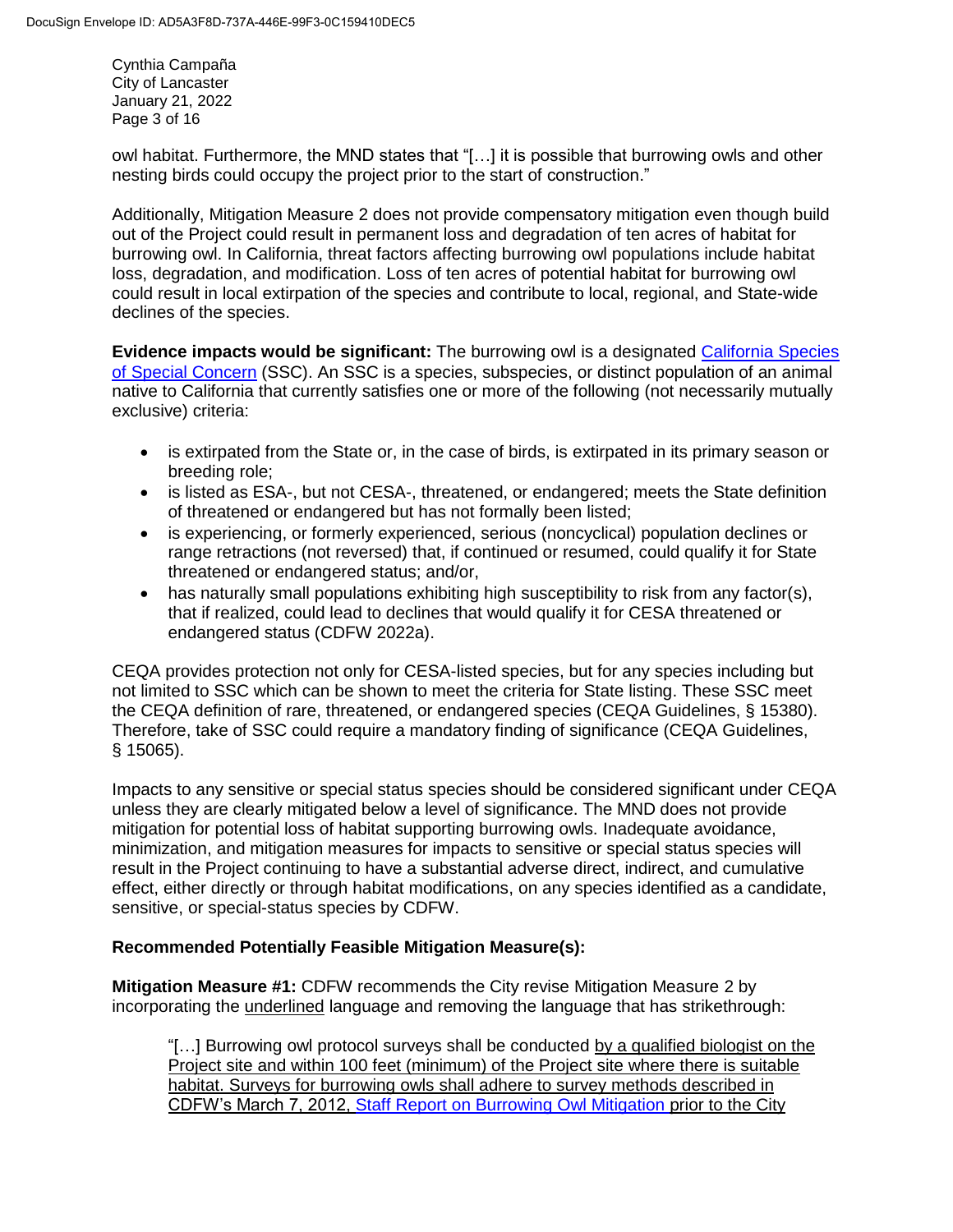Cynthia Campaña City of Lancaster January 21, 2022 Page 4 of 16

> issuing construction permits (CDFW 2012). on the project site in accordance with the procedures established by the California Department of Fish and Wildlife prior to the start of construction/ground disturbing activities. In California, the burrowing owl breeding season extends from February 1 to August 31 with some variances by geographic location and climatic conditions. Survey protocol for breeding season owl surveys states to conduct 4 survey visits: 1) at least one site visit between February 15 to April 15, and 2) a minimum of three survey visits, at least three weeks apart, between April 15 and July 15, with at least one visit after 15 June.

> If burrowing owls are identified utilizing the Project site during the surveys, the applicant shall contact the California Department of Fish and Wildlife and appropriate mitigation/management procedures shall be followed. the applicant shall prepare an Impact Assessment in accordance with the 2012 Staff Report on Burrowing Owl Mitigation. Then, the applicant shall develop a Burrowing Owl Mitigation Plan in accordance with the 2012 Staff Report on Burrowing Owl Mitigation. The applicant shall contact the California Department of Fish and Wildlife (CDFW) to develop appropriate mitigation/management procedures. The applicant shall submit a final Burrowing Owl Mitigation Plan to the City prior to the City issuing construction permits. The applicant shall implement all measures identified in the Burrowing Owl Mitigation Plan. […]

**Mitigation Measure #2:** If the Project will impact habitat supporting burrowing owls, CDFW recommends that the City require the Project Applicant to offset impacts on habitat supporting a SSC at no less than 2:1. There should be no net loss of burrowing owl habitat. The Project Applicant should set aside replacement habitat. Replacement habitat should be protected in perpetuity under a conservation easement dedicated to a local land conservancy or other appropriate entity, which should include an appropriate endowment to provide for the long-term management of mitigation lands.

**Mitigation Measure #3:** CDFW recommends that the City require the Project Applicant to avoid using any rodenticides and second-generation anticoagulant rodenticides during Project activities.

## **Comment #2: Impacts to California Species of Special Concern**

**Issue:** A review of the California Natural Diversity Database (CNDDB) indicates an occurrence of coast horned lizard (*Phrynosoma coronatum*), a designated SSC, within three miles of the Project vicinity. Moreover, the Project may remove habitat for this species by eliminating vegetation that may support foraging and breeding habitat.

**Specific impact:** Project ground disturbing activities such as grading and grubbing may result in habitat destruction, causing the death or injury of adults, juveniles, eggs, or hatchlings. In addition, the Project may remove habitat by eliminating vegetation that may support foraging and breeding habitat.

**Why impact would occur:** Survey efforts disclosed in the BRA indicates that no special status reptiles were surveyed for during that time. Without appropriate species-specific surveys, a single general survey may be ineffective for detecting the variety of SSC that may be on site. For example, in September, coast horned lizards' activity is generally crepuscular so a survey performed during the day may not detect reptiles that could be underground and inactive. There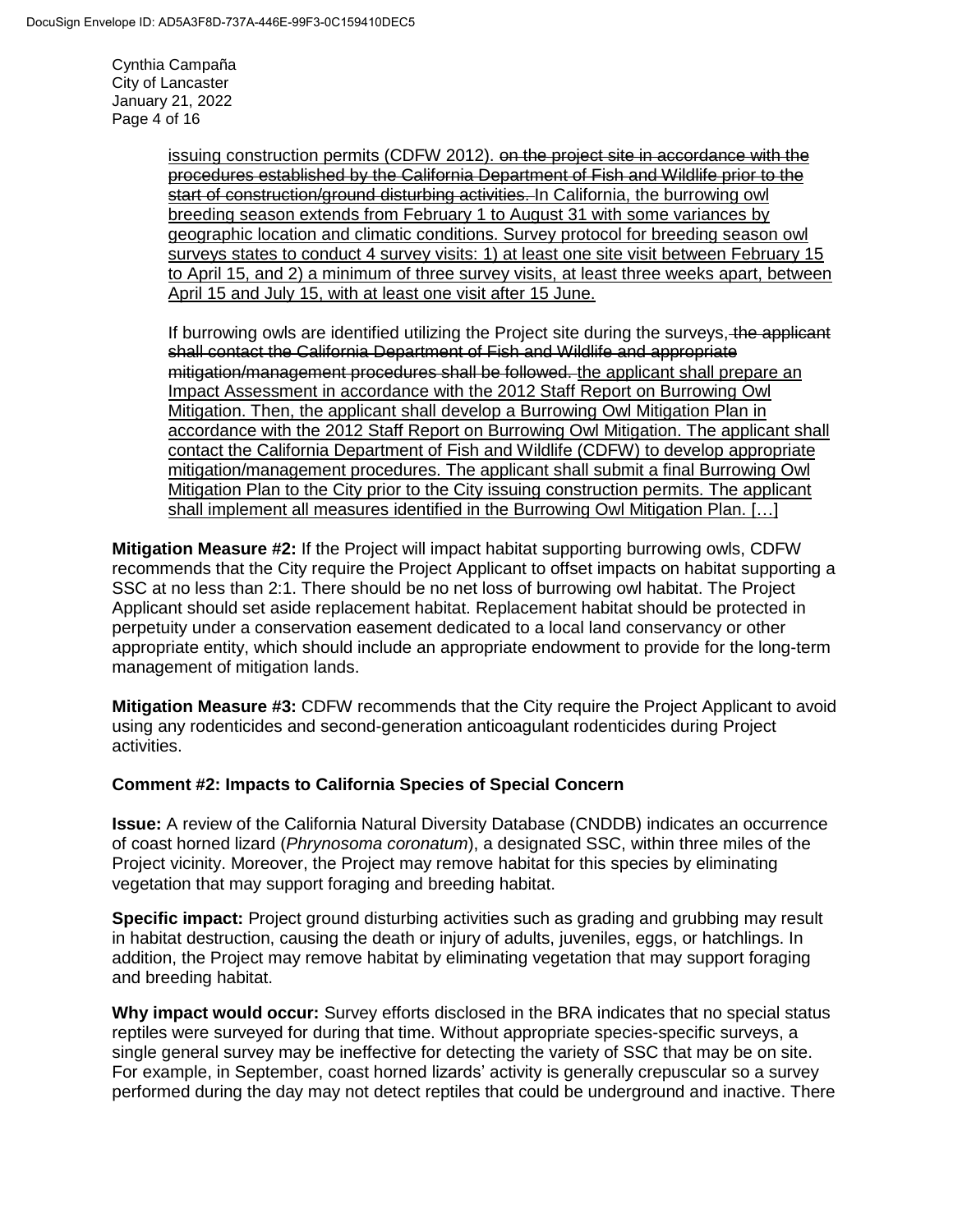Cynthia Campaña City of Lancaster January 21, 2022 Page 5 of 16

is no indication that surveys were conducted during this time. Grading and vegetation removal after false negative conclusions may trap wildlife hiding under refugia and burrows. Project implementation includes grading, vegetation clearing, and other activities that may result in direct mortality, population declines, or local extirpation of special status reptile species.

**Evidence impact would be significant:** CEQA provides protection not only for state and federally listed species, but for any species including, but not limited to, SSC which can be shown to meet the criteria for State listing. These SSC meet the CEQA definition of rare, threatened, or endangered species (CEQA Guidelines, § 15065). Take of Species of Special Concern could require a mandatory finding of significance by the Lead Agency, (CEQA Guidelines, § 15065).

These impacts would continue to be significant because there are currently no protection measures in the Project document that will result in adequate avoidance or successful mitigation for the unavoidable direct, indirect, and temporal losses for special status reptile species.

#### **Recommended Potentially Feasible Mitigation Measure(s):**

**Mitigation Measure #1:** Due to potentially suitable habitat within the Project site, prior to vegetation removal and/or grading, qualified biologists familiar with the reptile species behavior and life history should conduct specialized surveys to determine the presence/absence of SSC. Surveys should be conducted during active season when the reptiles are most likely to be detected.

**Mitigation Measure #2:** To further avoid direct mortality, CDFW recommends that a qualified biological monitor be on site during ground and habitat disturbing activities to move out of harm's way special status species that would be injured or killed by grubbing or Project-related grading activities. It should be noted that the temporary relocation of on-site wildlife does not constitute effective mitigation for the purposes of offsetting Project impacts associated with habitat loss. If the Project requires species to be removed, disturbed, or otherwise handled, see Mitigation Measure #3 below.

**Mitigation Measure #3**: CDFW has the authority to issue permits for the take or possession of wildlife, including mammals; birds, nests, and eggs; reptiles, amphibians, fish, plants; and invertebrates (Fish & G. Code, §§ 1002, 1002.5, 1003). Effective October 1, 2018, a Scientific Collecting Permit is required to monitor project impacts on wildlife resources, as required by environmental documents, permits, or other legal authorizations; and, to capture, temporarily possess, and relocate wildlife to avoid harm or mortality in connection with otherwise lawful activities (Cal. Code Regs., tit. 14, § 650). Please visit CDFW's [Scientific Collection Permits](https://wildlife.ca.gov/Licensing/Scientific-Collecting#53949678) webpage for information (CDFW 2022b). Pursuant to the California Code of Regulations, title 14, section 650, the City/qualified biologist must obtain appropriate handling permits to capture, temporarily possess, and relocate wildlife to avoid harm or mortality in connection with Project construction and activities.

## **Comment #3: Inadequate Disclosure of Adequacy of Biological Impact Fee**

**Issue:** The MND does not provide sufficient information for CDFW to evaluate the adequacy of the Biological Impact Fee to offset the cumulative loss of biological resources in the Antelope Valley.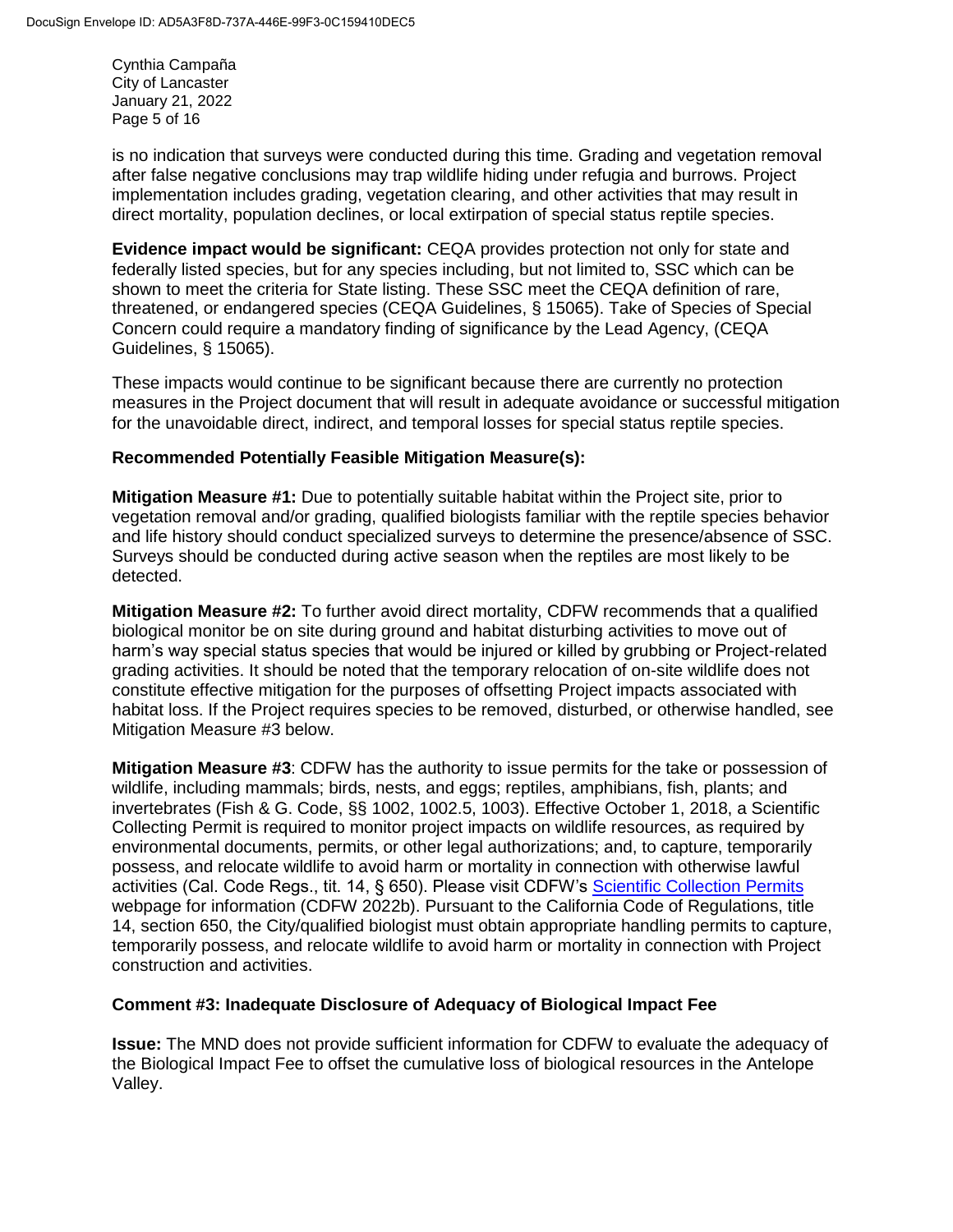Cynthia Campaña City of Lancaster January 21, 2022 Page 6 of 16

**Specific Impacts:** The Project would develop approximately ten acres of undeveloped land. The Project would eliminate habitat that potentially supports burrowing owls, and habitat for nesting birds, and other wildlife such as reptiles.

**Why impacts would occur:** The Project's cumulative impacts on biological resources in the Antelope Valley would be mitigated through payment of a \$770/acre Biological Impact Fee. According to the MND, the Biological Impact Fee would "[…] offset the cumulative loss of biological resources in the Antelope Valley as a result of development. Therefore, no impacts would occur." The MND does not explain why payment of the Biological Impact Fee is adequate to offset Project impacts so that the Project would have no impacts. The MND does not discuss or provide the following information:

- 1) Whether the Biological Impact Fee is going towards an established program;
- 2) How that program is designed to (and will) mitigate the effects at issue at a level meaningful for purposes of CEQA;
- 3) What the Biological Impact Fee would acquire. It is unclear if the Biological Impact Fee would be used to acquire land for preservation, enhancement, and/or restoration purposes, or if the Biological Impact Fee would be used to purchase credits at a mitigation bank, or none of the above;
- 4) What biological resources would the Biological Impact Fee protect/conserve;
- 5) Why the Biological Impact Fee is appropriate for mitigating cumulative loss of biological resources in the Antelope Valley;
- 6) How \$770/acre is sufficient to purchase land or credits at a mitigation bank;
- 7) Where the City may acquire land or purchase credits at a mitigation bank so that the Biological Impact Fee would offset Project impacts on biological resources in the Antelope Valley;
- 8) When the City would use the Biological Impact Fee. Mitigation payment does not equate to mitigation if the funds are not being used. Also, temporal impacts on biological resources may occur as long as the City fails to implement its proposed mitigation;
- 9) How the City would commit the Project to paying the Biological Impact Fee. For example, when would the City require payment from the Project Applicant, how long would the Project Applicant have to pay the fee, and what mechanisms would the City implement to ensure the fee is paid? Mitigation measures must be fully enforceable through permit conditions, agreements, or other legally binding instruments (CEQA Guidelines, § 15126.4).
- 10) What performance measures the proposed mitigation would achieve (CEQA Guidelines, § 15126.4);
- 11) What type(s) of potential action(s) that can feasibly achieve those performance standards (CEQA Guidelines, § 15126.4); and,
- 12) How the Biological Impact Fee would be adequate such that no impacts would occur as a result of the Project.

**Evidence impacts would be significant:** The basic purpose of an environmental document is to provide public agencies and the public in general with detailed information about the effect a proposed Project is likely to have on the environment, and ways and manners in which the significant effects of such a Project might be minimized (Pub. Resources Code, §§ 21002.1, 21061). The MND is insufficient as an informational document because it fails to discuss the ways and manners in which the Biological Impact Fee would mitigate for the Project's cumulative impacts on biological resources in the Antelope Valley. Mitigation measures should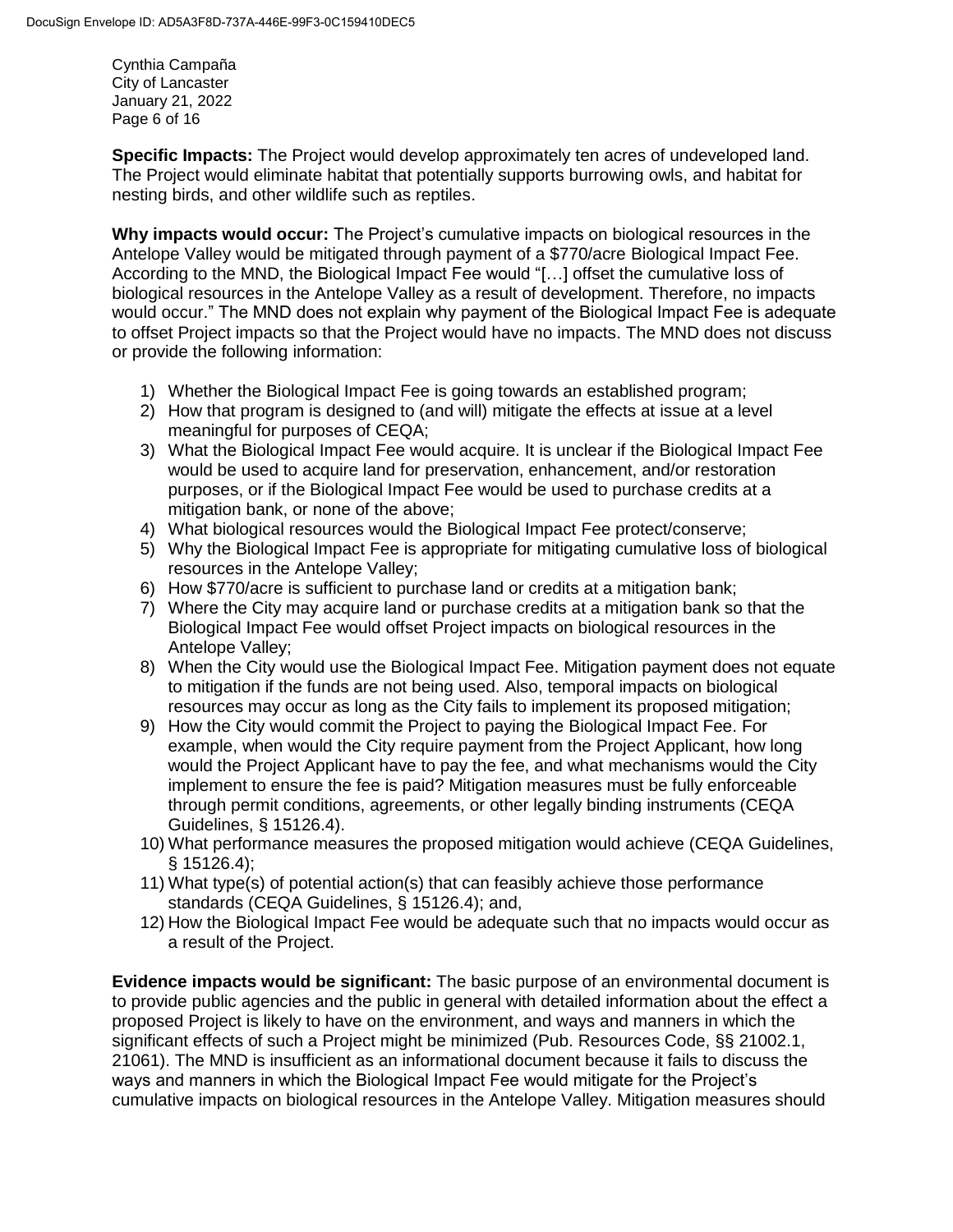Cynthia Campaña City of Lancaster January 21, 2022 Page 7 of 16

be adequately discussed and the basis for setting a particular measure should be identified [CEQA Guidelines, § 15126.4(a)(1)(B)]. The MND does not provide enough information to facilitate meaningful public review and comment on the appropriateness of the Biological Impact Fee at mitigating for impacts on biological resources

This Project may have a significant effect on the environment because the Project may reduce habitat for rare plants or wildlife; cause rare plants or wildlife population to drop below selfsustaining levels; and threaten to eliminate a plant or animal community [CEQA Guidelines, § 15065(a)(1)]. Furthermore, the Project may contribute to the ongoing loss of sensitive, special status, threatened, and/or endangered plants, wildlife, and vegetation communities in the Antelope Valley. The Project may have possible environmental effects that are cumulatively considerable [CEQA Guidelines, § 15065(a)(3)]. The City is acknowledging that the Project would contribute to the cumulative loss of biological resource in the Antelope Valley because the City is proposing a Biological Impact Fee as compensatory mitigation. The Biological Impact Fee may be inadequate mitigation absent commitment, specific performance standards, and actions to achieve performance standards. Inadequate avoidance and mitigation measures will result in the Project continuing to have a substantial adverse direct and cumulative effect, either directly or through habitat modifications, on any species identified as a candidate, sensitive, or special status in local or regional plans, policies, or regulations, or by CDFW or United States Fish and Wildlife Service (USFWS).

## **Recommended Potentially Feasible Mitigation Measure(s):**

**Recommendation #1:** CDFW recommends updating the MND to provide adequate, complete, and good-faith disclosure of information that would address the following in relation to the Project:

- a) Whether the Biological Impact Fee is going towards an established program;
- b) How the program is designed to (and will) mitigate the effects at issue at a level meaningful for purposes of CEQA;
- c) What the Biological Impact Fee would acquire;
- d) What biological resources would the Biological Impact Fee protect/conserve;
- e) Why the Biological Impact Fee is appropriate for mitigating the cumulative loss of biological resources in the Antelope Valley;
- f) Why the Biological Impact Fee is sufficient to purchase land or credits at a mitigation bank;
- g) Where land would be acquired or where the mitigation bank is located;
- h) When the Biological Impact Fee would be used; and,
- i) How the Biological Impact Fee would be adequate such that no impacts would occur as a result of the Project.

The MND should provide any technical data, maps, plot plans, diagrams, and similar relevant information in addressing these concerns (CEQA Guidelines, § 15147).

**Recommendation #2:** CDFW recommends that the MND provide a discussion describing commitment to mitigation via the Biological Impact Fee. For example, the MND should provide specifics as to when the Project Applicant would pay the Biological Impact Fee; what mechanisms would be implemented to ensure the Biological Impact Fee is paid; and when and where the Biological Impact Fee would be used to offset the Project's impacts. Also, the MND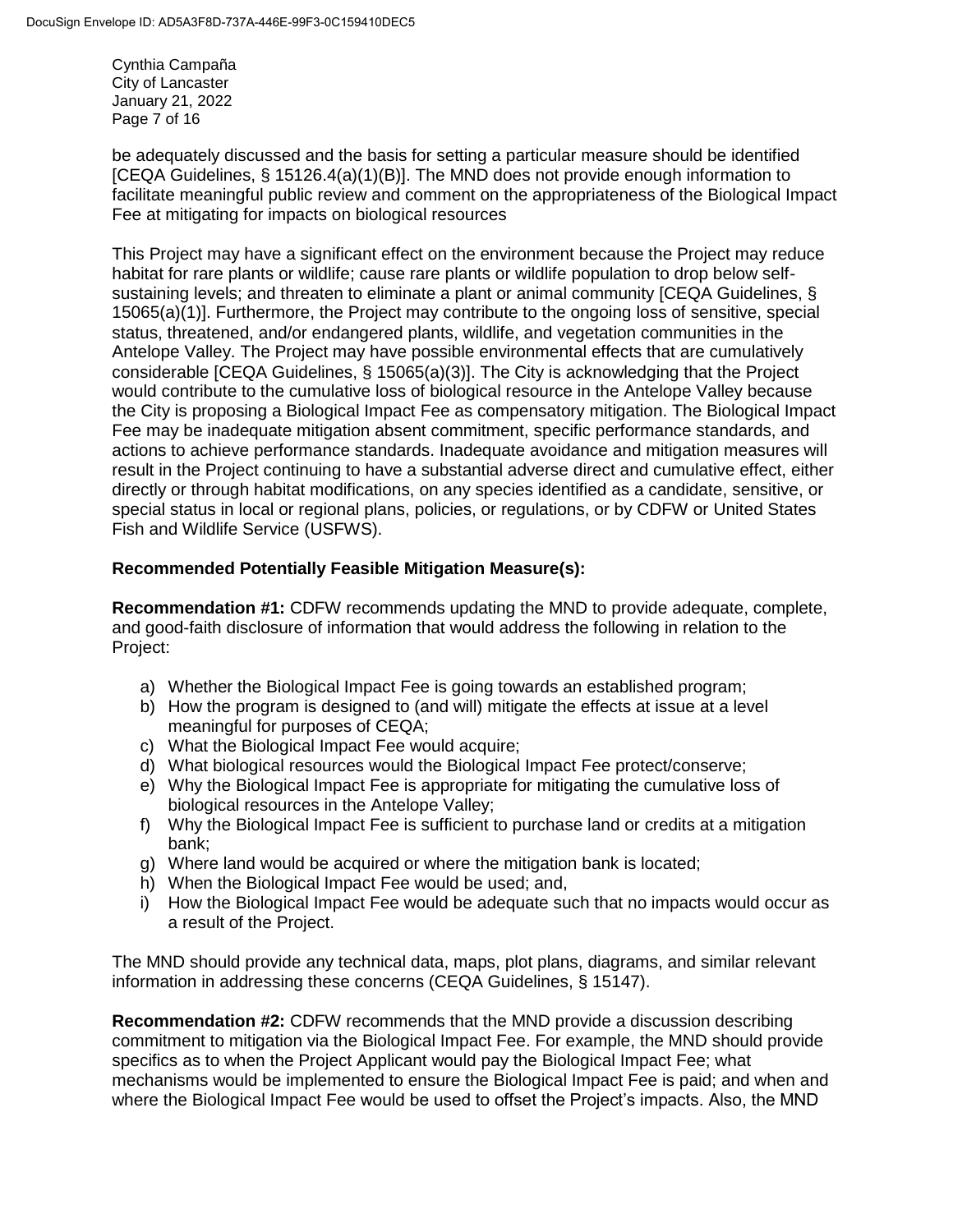Cynthia Campaña City of Lancaster January 21, 2022 Page 8 of 16

should provide specific performance standards, as well as actions to achieve those performance standards.

**Recommendation #3: CDFW recommends recirculating the MND for a more meaningful public** review and assessment of the Biological Impact Fee. Additionally, the MND should be recirculated if the proposed mitigation measure (i.e., Biological Impact Fee) would not reduce potential effects to less than significant and new measures must be required [CEQA Guidelines, § 15073.5(b)(2)].

## **Additional Recommendations**

Biological Resources Report. CDFW generally considers biological field assessments for wildlife to be valid for a one-year period, and assessments for rare plants may be considered valid for a period of up to three years. Since the biological survey took place on September 24 and 25, 2020, CDFW strongly recommends conducting an updated biological survey to account for the current state of the Project site and the inventory of biological species that may be present. The survey should be conducted at the appropriate time of year and time of day when sensitive species are active or otherwise identifiable for both wildlife and plants.

Nesting birds. CDFW recommends the City revise Mitigation Measure 3 by incorporating the underlined language and removing the language that has strikethrough:

"To protect nesting birds and raptors that may occur on site or adjacent to the Project site, construction activities should not occur from February 15 through September 15. If construction activities must occur between February through September 15, a nesting bird survey shall be conducted by a qualified biologist within 30 days of 7 days prior to the start of construction/ground disturbing activities. Surveys will include all potential nesting areas within a 500-foot radius of the Project site. If Project activities are delayed or suspended for more than 7 days during the breeding season, surveys will be repeated before activities can begin or restart."

"If nesting birds or raptors are encountered, all work shall cease until a qualified biologist determines either the young birds have fledged or the appropriate permits are obtained from the California Department of Fish and Wildlife (CDFW). If active bird nests are identified using the Project site during the survey, the applicant shall contact the California Department of Fish and Wildlife to determine the appropriate mitigation/management requirements. impacts to nests will be avoided by delay of work or establishing a buffer of 300 feet around active passerine (perching birds) and songbird nests, 500 feet around active non-listed raptor nests, and 0.5 miles around active nests of a CESA or Endangered Species Act-listed bird species and 50 feet around other migratory bird species nests. These buffers shall be maintained until the breeding season has ended or until a qualified biologist has determined that the birds have fledged and are no longer reliant upon the nest or parental care for survival. These buffers shall be increased to protect the nesting birds, if necessary, as determined by a qualified biologist."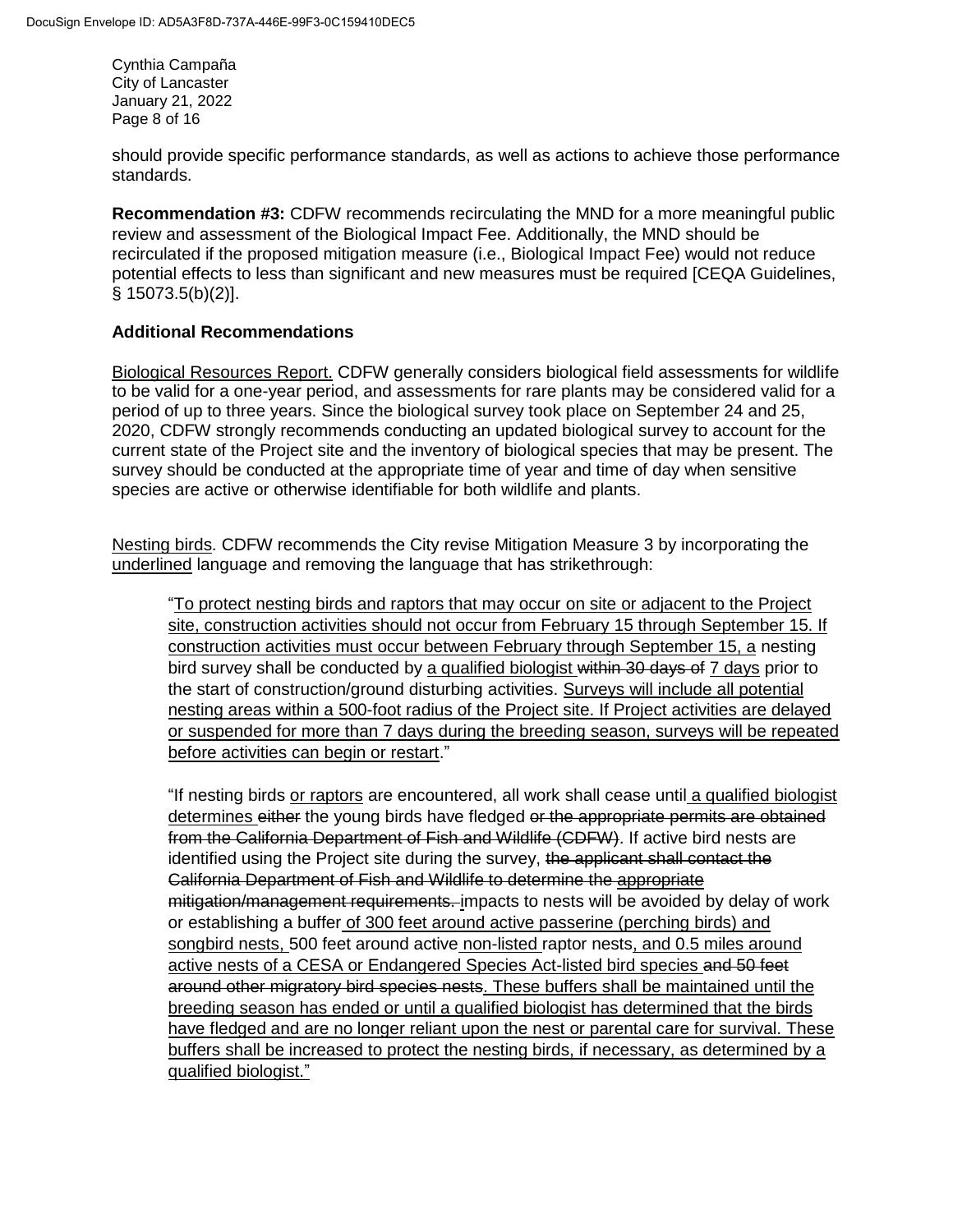Cynthia Campaña City of Lancaster January 21, 2022 Page 9 of 16

Data. CEQA requires that information developed in environmental impact reports and negative declarations be incorporated into a database [i.e., California Natural Diversity Database (CNDDB)] which may be used to make subsequent or supplemental environmental determinations [Pub. Resources Code, § 21003, subd. (e)]. Accordingly, please report any special status species detected by completing and submitting [CNDDB Online Field Survey Form](https://wildlife.ca.gov/Data/CNDDB/Submitting-Data) (CDFW 2022c). The City should ensure that the Project applicant has submitted data properly, with all data fields applicable filled out, prior to finalizing/adopting the environmental document. The data entry should also list pending development as a threat and then update this occurrence after impacts have occurred. The Project applicant should provide CDFW with confirmation of data submittal.

Mitigation and Monitoring Reporting Plan. CDFW recommends updating the MND's proposed Biological Resources Mitigation Measures to include mitigation measures recommended in this letter. Mitigation measures must be fully enforceable through permit conditions, agreements, or other legally binding instruments [(Pub. Resources Code, § 21081.6; CEQA Guidelines, § 15126.4(a)(2)]. As such, CDFW has provided comments and recommendations to assist the City in developing mitigation measures that are (1) consistent with CEQA Guidelines section 15126.4; (2) specific; (3) detailed (i.e., responsible party, timing, specific actions, location), and (4) clear for a measure to be fully enforceable and implemented successfully via mitigation monitoring and/or reporting program (Pub. Resources Code, § 21081.6; CEQA Guidelines, § 15097). The City is welcome to coordinate with CDFW to further review and refine the Project's mitigation measures. Per Public Resources Code section 21081.6(a)(1), CDFW has provided the City with a summary of our suggested mitigation measures and recommendations in the form of an attached Draft Mitigation and Monitoring Reporting Plan (MMRP; Attachment A).

# **Filing Fees**

The Project, as proposed, could have an impact on fish and/or wildlife, and assessment of filing fees is necessary. Fees are payable upon filing of the Notice of Determination by the City of Lancaster and serve to help defray the cost of environmental review by CDFW. Payment of the fee is required in order for the underlying project approval to be operative, vested, and final (Cal. Code Regs, tit. 14, § 753.5; Fish & Game Code, § 711.4; Pub. Resources Code, § 21089).

# **Conclusion**

We appreciate the opportunity to comment on the Project to assist the City of Lancaster in adequately analyzing and minimizing/mitigating impacts to biological resources. CDFW requests an opportunity to review and comment on any response that the City of Lancaster has to our comments and to receive notification of any forthcoming hearing date(s) for the Project [CEQA Guidelines, § 15073(e)]. If you have any questions or comments regarding this letter, please contact Felicia Silva, Environmental Scientist, at [Felicia.Silva@wildlife.ca.gov](mailto:Felicia.Silva@wildlife.ca.gov) or (562) 430-0098.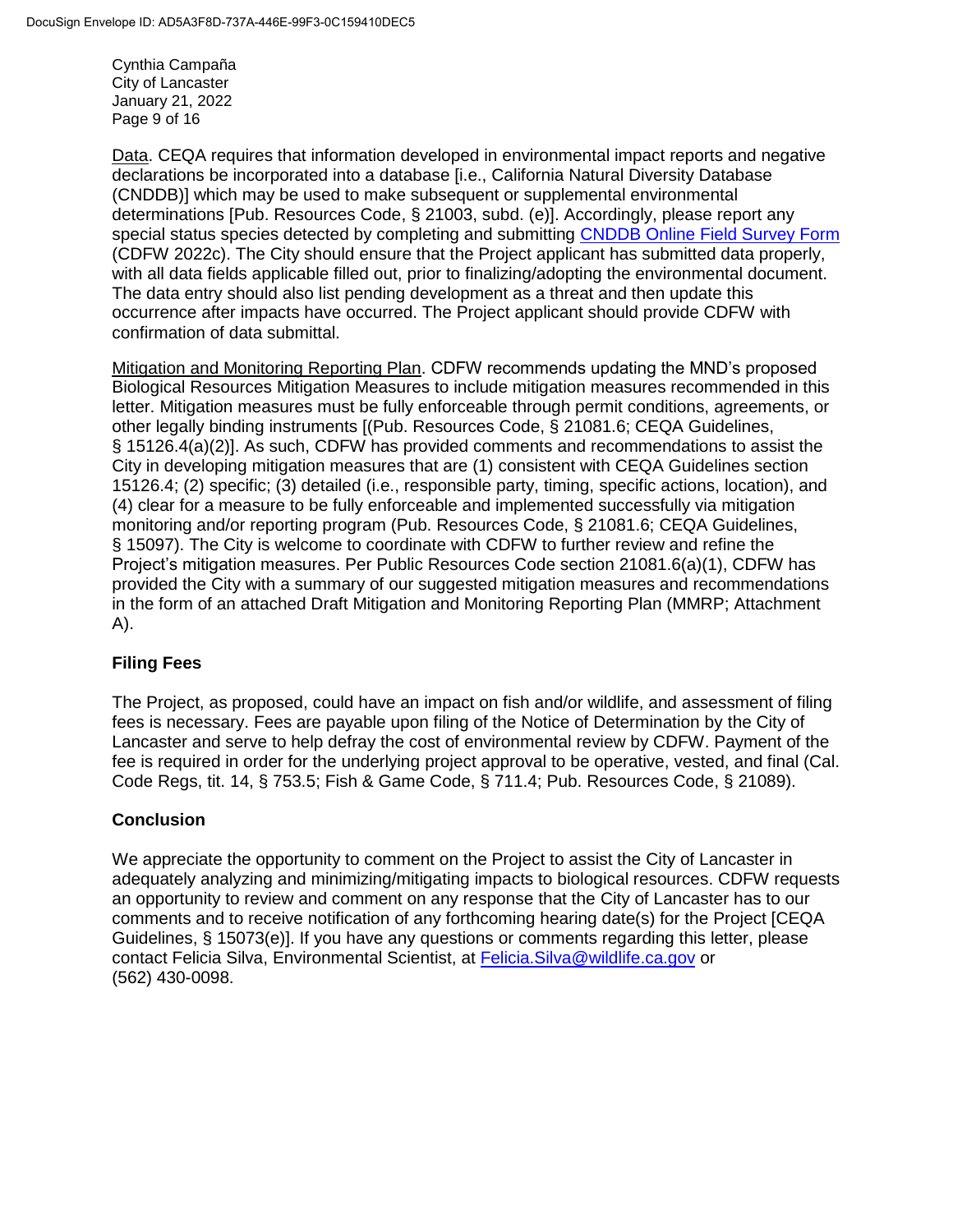Cynthia Campaña City of Lancaster January 21, 2022 Page 10 of 16

Sincerely,

DocuSigned by: Dro -<br>B6E58CFE24724F5...

Erinn Wilson-Olgin Environmental Program Manager I South Coast Region

ec: CDFW

Erinn Wilson-Olgin, Los Alamitos – [Erinn.Wison-Olgin@wildlife.ca.gov](mailto:Erinn.Wison-Olgin@wildlife.ca.gov) Victoria Tang, Los Alamitos – [Victoria.Tang@wildlife.ca.gov](mailto:Victoria.Tang@wildlife.ca.gov) Ruby Kwan-Davis, Los Alamitos – [Ruby.Kwan-Davis@wildlife.ca.gov](mailto:Ruby.Kwan-Davis@wildlife.ca.gov) Julisa Portugal, Los Alamitos – [Julisa.Portugal@wildlife.ca.gov](mailto:Julisa.Portugal@wildlife.ca.gov) Cindy Hailey, San Diego – [Cindy Hailey@wildlife.ca.gov](mailto:Cindy%20Hailey@wildlife.ca.gov) CEQA Program Coordinator, Sacramento – [CEQACommentLetters@wildlife.ca.gov](mailto:CEQACommentLetters@wildlife.ca.gov) State Clearinghouse, Office of Planning and Research – State. Clearinghouse @opr.ca.gov

## **References:**

[CDFWa] California Department of Fish and Wildlife. 2022. Species of Special Concern. Available from:<https://wildlife.ca.gov/Conservation/SSC>

[CDFWb] California Department of Fish and Wildlife. 2022. Scientific Collecting Permit. Available from:<https://wildlife.ca.gov/Licensing/Scientific-Collecting#53949678>

[CDFWc] California Department of Fish and Wildlife. 2022. Submitting Data to the CNDDB. Available from:<https://wildlife.ca.gov/Data/CNDDB/Submitting-Data>

California Department of Fish and Wildlife [CDFW]. March 7, 2012. Staff Report on Burrowing Owl Mitigation (see https://nrm.dfg.ca.gov/FileHandler.ashx?DocumentID=83843)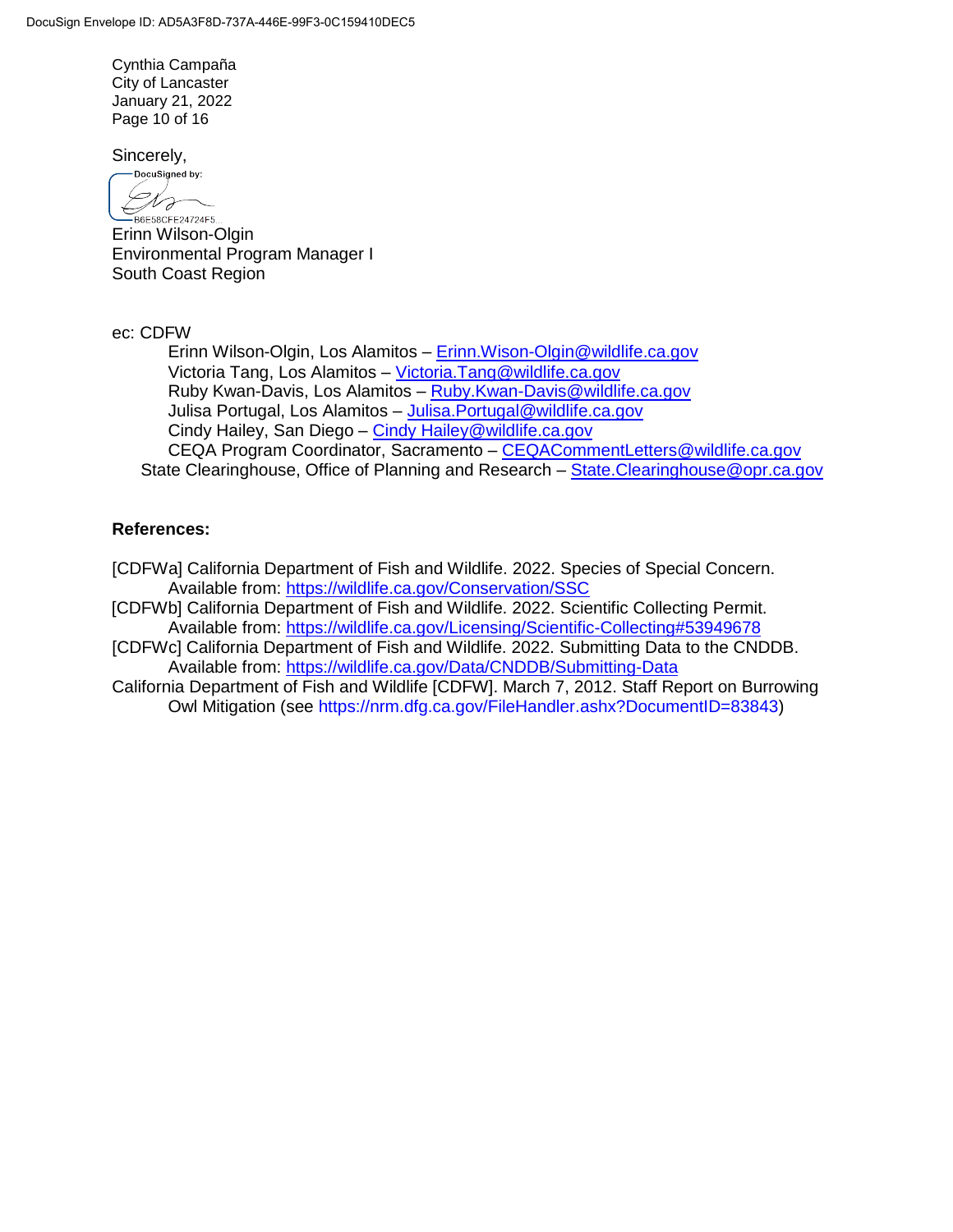

State of California – Natural Resources Agency *GAVIN NEWSOM, Governor* DEPARTMENT OF FISH AND WILDLIFE *CHARLTON H. BONHAM, Director*  South Coast Region 3883 Ruffin Road San Diego, CA 92123 (858) 467-4201 [www.wildlife.ca.gov](http://www.wildlife.ca.gov/)



# **Attachment A: Draft Mitigation and Monitoring Reporting Plan**

CDFW recommends the following language to be incorporated into a future environmental document for the Project.

| <b>Biological Resources (BIO)</b>                     |                                                                                                                                                                                                                                                                                                                                                                                                                                                                                                                                                                                                                                                                                                                                                                                                                                                                                                                                                                                                                                                                                                                                                                                                                                                                                                                                                                                                                                    |                                                                     |                                               |
|-------------------------------------------------------|------------------------------------------------------------------------------------------------------------------------------------------------------------------------------------------------------------------------------------------------------------------------------------------------------------------------------------------------------------------------------------------------------------------------------------------------------------------------------------------------------------------------------------------------------------------------------------------------------------------------------------------------------------------------------------------------------------------------------------------------------------------------------------------------------------------------------------------------------------------------------------------------------------------------------------------------------------------------------------------------------------------------------------------------------------------------------------------------------------------------------------------------------------------------------------------------------------------------------------------------------------------------------------------------------------------------------------------------------------------------------------------------------------------------------------|---------------------------------------------------------------------|-----------------------------------------------|
|                                                       | Mitigation Measure (MM) or Recommendation (REC)                                                                                                                                                                                                                                                                                                                                                                                                                                                                                                                                                                                                                                                                                                                                                                                                                                                                                                                                                                                                                                                                                                                                                                                                                                                                                                                                                                                    | <b>Timing</b>                                                       | <b>Responsible</b><br><b>Party</b>            |
| MM-BIO-1-<br><b>Burrowing Owls-</b><br><b>Surveys</b> | CDFW recommends the City revise Mitigation Measure 2 by<br>incorporating the <i>underlined</i> language and removing the<br>language that has strikethrough:<br>"[] Burrowing owl protocol surveys shall be conducted by a<br>qualified biologist on the Project site and within 100 feet<br>(minimum) of the Project site where there is suitable habitat.<br>Surveys for burrowing owls shall adhere to survey methods<br>described in CDFW's March 7, 2012, Staff Report on Burrowing<br>Owl Mitigation prior to the City issuing construction permits<br>CDFW 2012). on the project site in accordance with the<br>procedures established by the California Department of Fish<br>and Wildlife prior to the start of construction/ground disturbing<br>activities. In California, the burrowing owl breeding season<br>extends from February 1 to August 31 with some variances by<br>geographic location and climatic conditions. Survey protocol for<br>breeding season owl surveys states to conduct 4 survey visits:<br>1) at least one site visit between February 15 to April 15, and 2)<br>a minimum of three survey visits, at least three weeks apart,<br>between April 15 and July 15, with at least one visit after 15<br>June.<br>If burrowing owls are identified utilizing the Project site during<br>the surveys, the applicant shall contact the California<br>Department of Fish and Wildlife and appropriate | Prior to the City<br>issuing any<br>construction<br>related permits | City of<br>Lancaster/<br>Project<br>Applicant |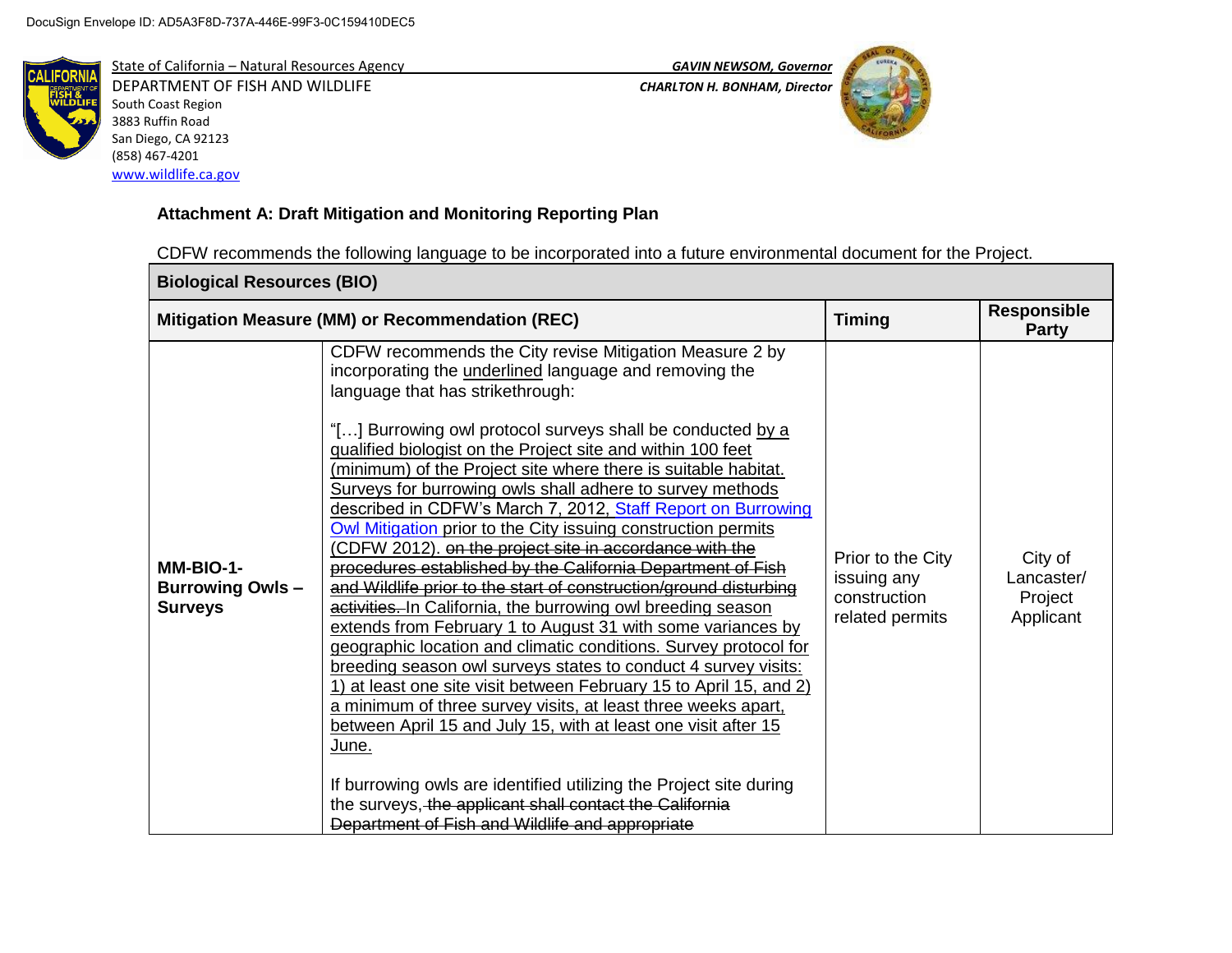Cynthia Campaña City of Lancaster January 21, 2022 Page 12 of 16

|                                                                             | mitigation/management procedures shall be followed. the<br>applicant shall prepare an Impact Assessment in accordance<br>with the 2012 Staff Report on Burrowing Owl Mitigation. Then,<br>the applicant shall develop a Burrowing Owl Mitigation Plan in<br>accordance with the 2012 Staff Report on Burrowing Owl<br>Mitigation. The applicant shall contact the California Department<br>of Fish and Wildlife (CDFW) to develop appropriate<br>mitigation/management procedures. The applicant shall submit<br>a final Burrowing Owl Mitigation Plan to the City prior to the City<br>issuing construction permits. The applicant shall implement all<br>measures identified in the Burrowing Owl Mitigation Plan. [] |                                                                          |                      |
|-----------------------------------------------------------------------------|-------------------------------------------------------------------------------------------------------------------------------------------------------------------------------------------------------------------------------------------------------------------------------------------------------------------------------------------------------------------------------------------------------------------------------------------------------------------------------------------------------------------------------------------------------------------------------------------------------------------------------------------------------------------------------------------------------------------------|--------------------------------------------------------------------------|----------------------|
| $MM-BIO-2 -$<br>Impacts on<br><b>Burrowing Owls-</b><br><b>Habitat Loss</b> | If the Project will impact habitat supporting burrowing owls, the<br>Project Applicant shall offset impacts on habitat supporting an<br>SSC at no less than 2:1. There shall be no net loss of burrowing<br>owl habitat. The Project Applicant shall set aside replacement<br>habitat. Replacement habitat shall be protected in perpetuity<br>under a conservation easement dedicated to a local land<br>conservancy or other appropriate entity, which shall include an<br>appropriate endowment to provide for the long-term<br>management of mitigation lands.                                                                                                                                                      | Prior to ground<br>disturbing<br>activities and<br>vegetation<br>removal | Project<br>Applicant |
| $MM-BIO-3-$<br>Impacts on<br><b>Burrowing Owls-</b><br><b>Rodenticides</b>  | The Project Applicant shall not use any rodenticides and<br>second-generation anticoagulant rodenticides during Project<br>activities.                                                                                                                                                                                                                                                                                                                                                                                                                                                                                                                                                                                  | <b>During Project</b><br>activities                                      | Project<br>Applicant |
| <b>MM-BIO-4-Impacts</b><br>to Species of<br><b>Special Conern</b>           | Due to potentially suitable habitat within the Project site, prior to<br>vegetation removal and/or grading, qualified biologists familiar<br>with the reptile species behavior and life history shall conduct<br>specialized surveys to determine the presence/absence of SSC.<br>Surveys shall be conducted during active season when the<br>reptiles are most likely to be detected.                                                                                                                                                                                                                                                                                                                                  | Prior to ground<br>disturbing<br>activities and<br>vegetation<br>removal | Project<br>Applicant |
| <b>MM-BIO-5-Impacts</b><br>to Species of<br><b>Special Conern</b>           | To further avoid direct mortality, a qualified biological monitor<br>will be on site during ground and habitat disturbing activities to<br>move out of harm's way special status species that would be<br>injured or killed by grubbing or Project-related grading activities.                                                                                                                                                                                                                                                                                                                                                                                                                                          | Prior to ground<br>disturbing<br>activities and                          | Project<br>Applicant |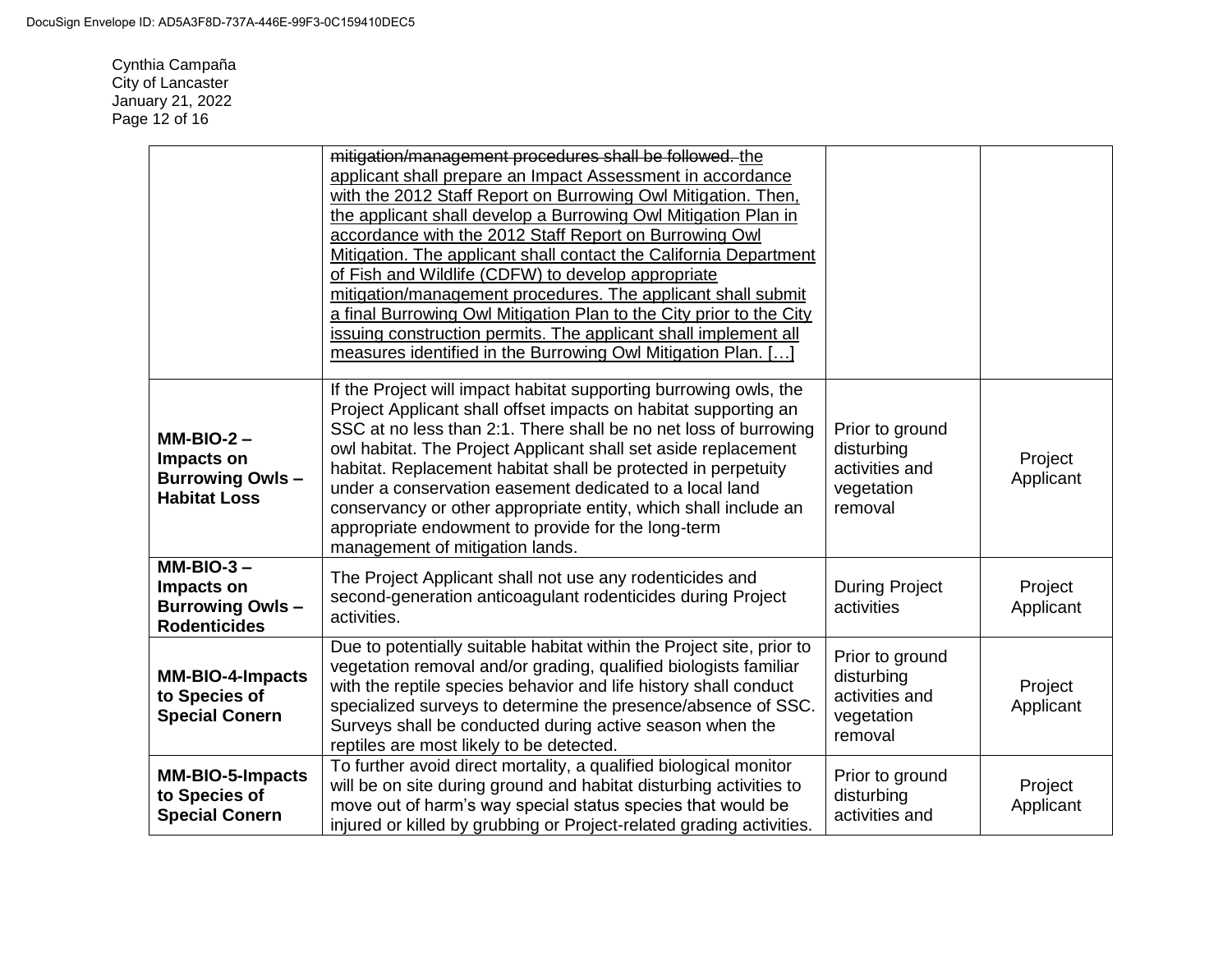Cynthia Campaña City of Lancaster January 21, 2022 Page 13 of 16

|                                                                   | It shall be noted that the temporary relocation of on-site wildlife<br>does not constitute effective mitigation for the purposes of<br>offsetting Project impacts associated with habitat loss. If the<br>Project requires species to be removed, disturbed, or otherwise<br>handled, see Mitigation Measure #3 below.                                                                                                                                                                                                                                                                                                                                                                                                                                                                                                                                                                                                                                                                                                                 | vegetation<br>removal                                                    |                      |
|-------------------------------------------------------------------|----------------------------------------------------------------------------------------------------------------------------------------------------------------------------------------------------------------------------------------------------------------------------------------------------------------------------------------------------------------------------------------------------------------------------------------------------------------------------------------------------------------------------------------------------------------------------------------------------------------------------------------------------------------------------------------------------------------------------------------------------------------------------------------------------------------------------------------------------------------------------------------------------------------------------------------------------------------------------------------------------------------------------------------|--------------------------------------------------------------------------|----------------------|
| <b>MM-BIO-6-Impacts</b><br>to Species of<br><b>Special Conern</b> | CDFW has the authority to issue permits for the take or<br>possession of wildlife, including mammals; birds, nests, and<br>eggs; reptiles, amphibians, fish, plants; and invertebrates (Fish<br>& G. Code, §§ 1002, 1002.5, 1003). Effective October 1, 2018,<br>a Scientific Collecting Permit is required to monitor project<br>impacts on wildlife resources, as required by environmental<br>documents, permits, or other legal authorizations; and, to<br>capture, temporarily possess, and relocate wildlife to avoid<br>harm or mortality in connection with otherwise lawful activities<br>(Cal. Code Regs., tit. 14, § 650). Please visit CDFW's Scientific<br>Collection Permits webpage for information (CDFW 2022b).<br>Pursuant to the California Code of Regulations, title 14, section<br>650, the City/qualified biologist must obtain appropriate handling<br>permits to capture, temporarily possess, and relocate wildlife to<br>avoid harm or mortality in connection with Project construction<br>and activities. | Prior to ground<br>disturbing<br>activities and<br>vegetation<br>removal | Project<br>Applicant |
| <b>REC-1-Biological</b><br><b>Impact Fee</b>                      | The City should update the MND to provide adequate,<br>complete, and good-faith disclosure of information that would<br>address the following in relation to the Project:<br>a) Whether the Biological Impact Fee is going towards an<br>established program;<br>How the program is designed to (and will) mitigate the<br>b)<br>effects at issue at a level meaningful for purposes of CEQA;<br>What the Biological Impact Fee would acquire;<br>C)<br>What biological resources would the Biological Impact Fee<br>d)<br>protect/conserve;<br>Why the Biological Impact Fee is appropriate for mitigating<br>e)<br>the cumulative loss of biological resources in the Antelope<br>Valley;                                                                                                                                                                                                                                                                                                                                            | Prior to finalizing<br><b>CEQA</b> document                              | City of<br>Lancaster |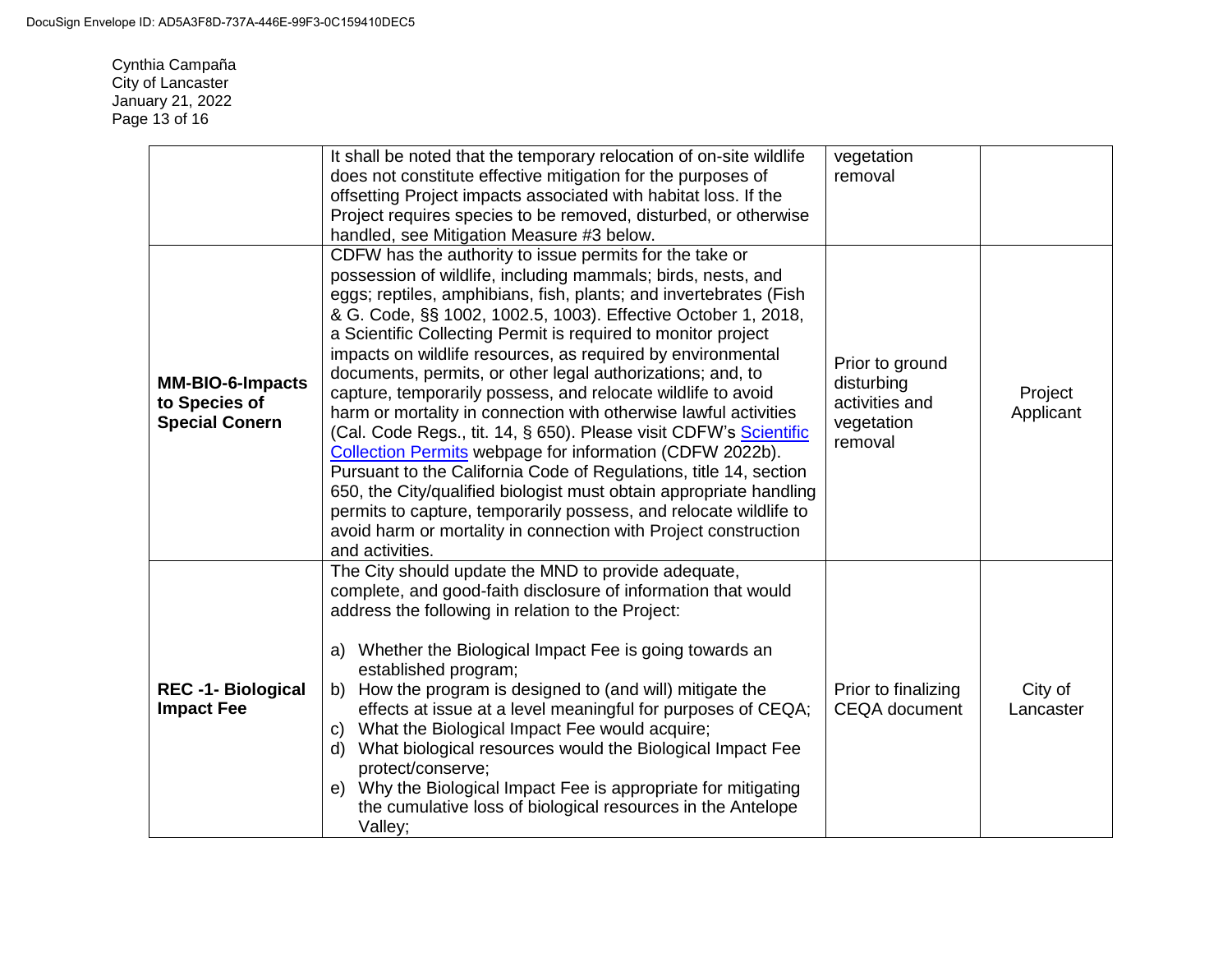Cynthia Campaña City of Lancaster January 21, 2022 Page 14 of 16

|                                                    | Why the Biological Impact Fee is sufficient to purchase land<br>f<br>or credits at a mitigation bank;<br>Where land would be acquired or where the mitigation bank<br>a)<br>is located:<br>When the Biological Impact Fee would be used; and,<br>h)<br>How the Biological Impact Fee would be adequate such that<br>i)<br>no impacts would occur as a result of the Project.                                                                                                                                                                                                                                                                        |                                             |                      |
|----------------------------------------------------|-----------------------------------------------------------------------------------------------------------------------------------------------------------------------------------------------------------------------------------------------------------------------------------------------------------------------------------------------------------------------------------------------------------------------------------------------------------------------------------------------------------------------------------------------------------------------------------------------------------------------------------------------------|---------------------------------------------|----------------------|
| <b>REC-2- Biological</b><br><b>Impact Fee</b>      | The MND should provide a discussion describing commitment<br>to mitigation via the Biological Impact Fee. For example, the<br>MND should provide specifics as to when the Project Applicant<br>would pay the Biological Impact Fee; what mechanisms would<br>be implemented to ensure the Biological Impact Fee is paid;<br>and when and where the Biological Impact Fee would be used<br>to offset the Project's impacts. Also, the MND should provide<br>specific performance standards, as well as actions to achieve<br>those performance standards.                                                                                            | Prior to finalizing<br><b>CEQA</b> document | City of<br>Lancaster |
| <b>REC-3-Recirculate</b><br><b>CEQA Document</b>   | The City should recirculate the MND for a more meaningful<br>public review and assessment of the Biological Impact Fee.<br>Additionally, the MND should be recirculated if the proposed<br>mitigation measure (i.e., Biological Impact Fee) would not<br>reduce potential effects to less than significant and new<br>measures must be required.                                                                                                                                                                                                                                                                                                    | Prior to finalizing<br><b>CEQA</b> document | City of<br>Lancaster |
| <b>REC-4-Biological</b><br><b>Resources Report</b> | CDFW generally considers biological field assessments for<br>wildlife to be valid for a one-year period, and assessments for<br>rare plants may be considered valid for a period of up to three<br>years. Since the biological survey took place on November 6,<br>2018, CDFW strongly recommends conducting an updated<br>biological survey to account for the current state of the Project<br>site and the inventory of biological species that may be present.<br>The survey should be conducted at the appropriate time of year<br>and time of day when sensitive species are active or otherwise<br>identifiable for both wildlife and plants. | Prior to finalizing<br><b>CEQA</b> document | City of<br>Lancaster |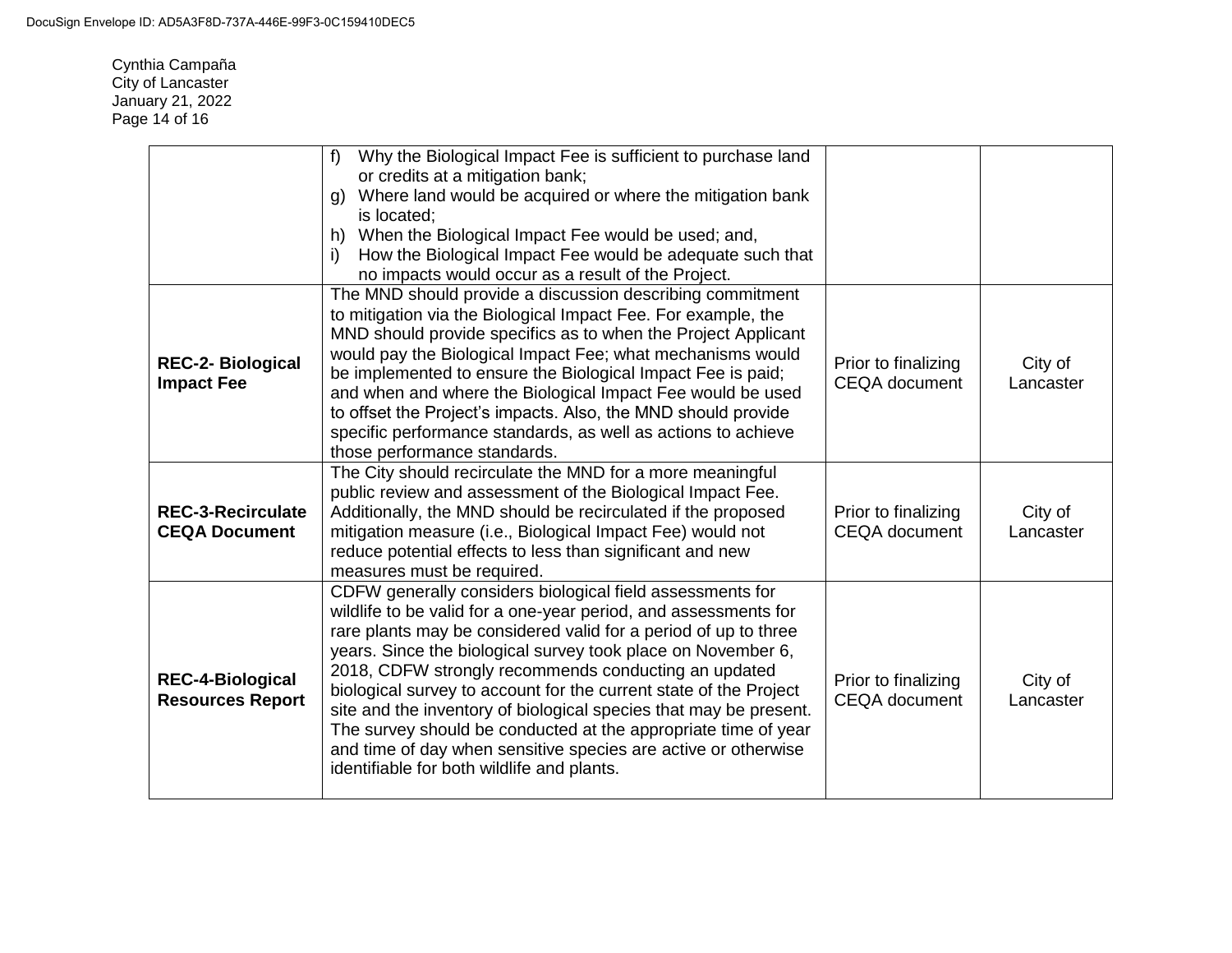Cynthia Campaña City of Lancaster January 21, 2022 Page 15 of 16

| adjacent to the Project site, construction activities should not<br>occur from February 15 through September 15. If construction<br>activities must occur between February through September 15,<br>a nesting bird survey shall be conducted by a qualified biologist<br>within 30 days of 7 days prior to the start of construction/ground<br>disturbing activities. Surveys will include all potential nesting<br>areas within a 500-foot radius of the Project site. If Project<br>activities are delayed or suspended for more than 7 days during<br>the breeding season, surveys will be repeated before activities<br>can begin or restart."<br><b>REC-5-Nesting</b><br>Prior and during<br><b>Bird Survey and</b><br>"If nesting birds or raptors are encountered, all work shall cease<br>Project activities<br><b>Buffers</b><br>until a qualified biologist determines either the young birds have<br>fledged or the appropriate permits are obtained from the<br>California Department of Fish and Wildlife (CDFW). If active bird<br>nests are identified using the project site during the survey, the<br>applicant shall contact the California Department of Fish and<br>Wildlife to determine the appropriate mitigation/management<br>requirements. impacts to nests will be avoided by delay of work<br>or establishing a buffer of 300 feet around active passerine<br>(perching birds) and songbird nests, 500 feet around active non-<br>listed raptor nests, and 0.5 miles around active nests of a CESA<br>or Endangered Species Act-listed bird species and 50 feet<br>around other migratory bird species nests. These buffers shall<br>be maintained until the breeding season has ended or until a<br>qualified biologist has determined that the birds have fledged<br>and are no longer reliant upon the nest or parental care for | Project<br>Applicant |
|-----------------------------------------------------------------------------------------------------------------------------------------------------------------------------------------------------------------------------------------------------------------------------------------------------------------------------------------------------------------------------------------------------------------------------------------------------------------------------------------------------------------------------------------------------------------------------------------------------------------------------------------------------------------------------------------------------------------------------------------------------------------------------------------------------------------------------------------------------------------------------------------------------------------------------------------------------------------------------------------------------------------------------------------------------------------------------------------------------------------------------------------------------------------------------------------------------------------------------------------------------------------------------------------------------------------------------------------------------------------------------------------------------------------------------------------------------------------------------------------------------------------------------------------------------------------------------------------------------------------------------------------------------------------------------------------------------------------------------------------------------------------------------------------------------------------------------------------------------------------|----------------------|
|-----------------------------------------------------------------------------------------------------------------------------------------------------------------------------------------------------------------------------------------------------------------------------------------------------------------------------------------------------------------------------------------------------------------------------------------------------------------------------------------------------------------------------------------------------------------------------------------------------------------------------------------------------------------------------------------------------------------------------------------------------------------------------------------------------------------------------------------------------------------------------------------------------------------------------------------------------------------------------------------------------------------------------------------------------------------------------------------------------------------------------------------------------------------------------------------------------------------------------------------------------------------------------------------------------------------------------------------------------------------------------------------------------------------------------------------------------------------------------------------------------------------------------------------------------------------------------------------------------------------------------------------------------------------------------------------------------------------------------------------------------------------------------------------------------------------------------------------------------------------|----------------------|